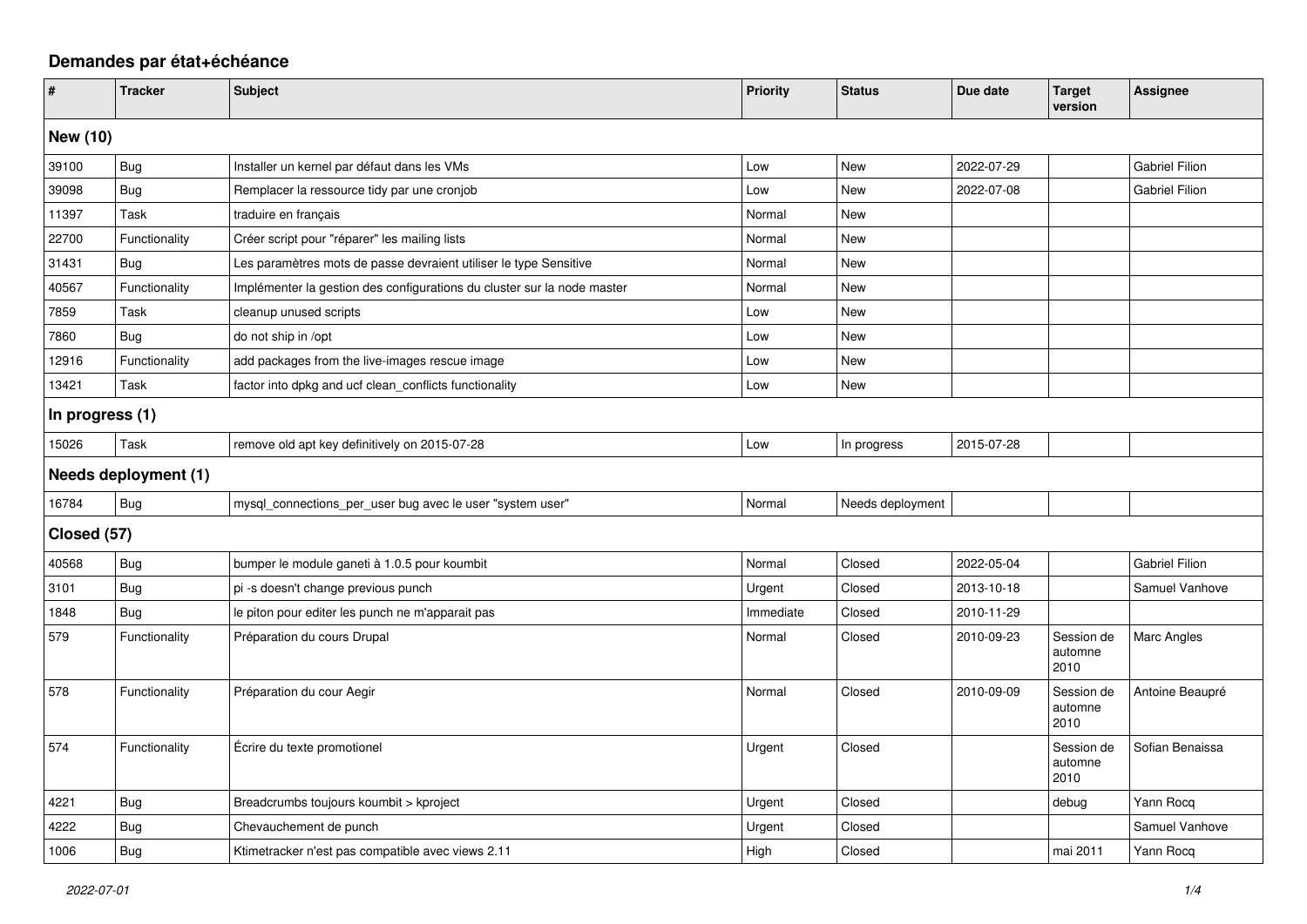| $\sharp$ | <b>Tracker</b>  | Subject                                                                           | <b>Priority</b> | <b>Status</b> | Due date | <b>Target</b><br>version      | <b>Assignee</b>            |
|----------|-----------------|-----------------------------------------------------------------------------------|-----------------|---------------|----------|-------------------------------|----------------------------|
| 1763     | Bug             | Limite regroupement sur la page ktimetraker                                       | High            | Closed        |          |                               | Yann Rocq                  |
| 2341     | Bug             | Le bouton punch out ne fonctionne plus dans l'interface web                       | High            | Closed        |          | mai 2011                      | Guillaume Boudrias         |
| 1910     | Functionality   | [kpipeline] avoir un lien pour aller directement sur la page d'édition du contrat | High            | Closed        |          | mai 2011                      | Guillaume Boudrias         |
| 3210     | Bug             | La colonne commentaire a disparu de la page ktimetracker                          | High            | Closed        |          | mai 2011                      | Yann Rocq                  |
| 5477     | Task            | Signin and payment for trainings                                                  | High            | Closed        |          |                               | Sofian Benaissa            |
| 5488     | Task            | Look into the error message on checkout completion                                | High            | Closed        |          |                               | Sofian Benaissa            |
| 25306    | Task            | Faire un patch pour mailman 2.1.23 (version de stretch)                           | High            | Closed        |          |                               | Sébastien Grenier          |
| 39051    | Bug             | Log4J installé sur Prod                                                           | High            | Closed        |          |                               | <b>Kienan Stewart</b>      |
| 575      | Functionality   | Mise en page et design des matériaux promo                                        | Normal          | Closed        |          | Session de<br>automne<br>2010 | Jenny Galewski             |
| 576      | Functionality   | Diffusion des annonces                                                            | Normal          | Closed        |          | Session de<br>automne<br>2010 | Sofian Benaissa            |
| 577      | Functionality   | Préparation du cours PHP                                                          | Normal          | Closed        |          | Session de<br>automne<br>2010 | Sofian Benaissa            |
| 580      | Functionality   | Création d'un méchanisme de signup pour les cours                                 | Normal          | Closed        |          | Session de<br>automne<br>2010 | Sofian Benaissa            |
| 587      | Functionality   | Translate Aegir workshop materials to english                                     | Normal          | Closed        |          | Session de<br>automne<br>2010 | <b>Christopher Gervais</b> |
| 606      | Functionality   | Ajouter champs de filtre dans listes de punch                                     | Normal          | Closed        |          |                               |                            |
| 781      | Bug             | Tiret dans un punch irc qui fait capoter goumbot                                  | Normal          | Closed        |          |                               |                            |
| 1007     | Functionality   | Améliorer la syntaxe de !client, !contract et !task                               | Normal          | Closed        |          |                               | Yann Rocq                  |
| 1263     | Bug             | Uniformiser affichage du temps des punches en cours dans les views                | Normal          | Closed        |          | mai 2011                      | Samuel Vanhove             |
| 1424     | Functionality   | Avoir un handler pour la fin du punch                                             | Normal          | Closed        |          | Juin 2011                     | Guillaume Boudrias         |
| 1909     | Functionality   | [kpipeline] Trier la liste par liste par ordre alphabétique                       | Normal          | Closed        |          |                               |                            |
| 2367     | <b>Bug</b>      | Don't show task from closed contract when doing !pi                               | Normal          | Closed        |          | Juin 2011                     |                            |
| 2138     | Functionality   | Permettre de tagguer PAPSI pour les tâches en plus des contrats                   | Normal          | Closed        |          |                               | Yann Rocq                  |
| 3951     | Functionality   | Ajouter groupe par nid dans la page ktimetracker                                  | Normal          | Closed        |          |                               |                            |
| 3952     | Functionality   | Ajouter interface pour punches facturable à koumbit                               | Normal          | Closed        |          |                               |                            |
| 5487     | Task            | Configure signup emails and messages                                              | Normal          | Closed        |          |                               | Sofian Benaissa            |
| 5489     | Task            | Translate module strings                                                          | Normal          | Closed        |          |                               | Sofian Benaissa            |
| 10051    | Support request | Package Debian pour kplatforms                                                    | Normal          | Closed        |          |                               | Antoine Beaupré            |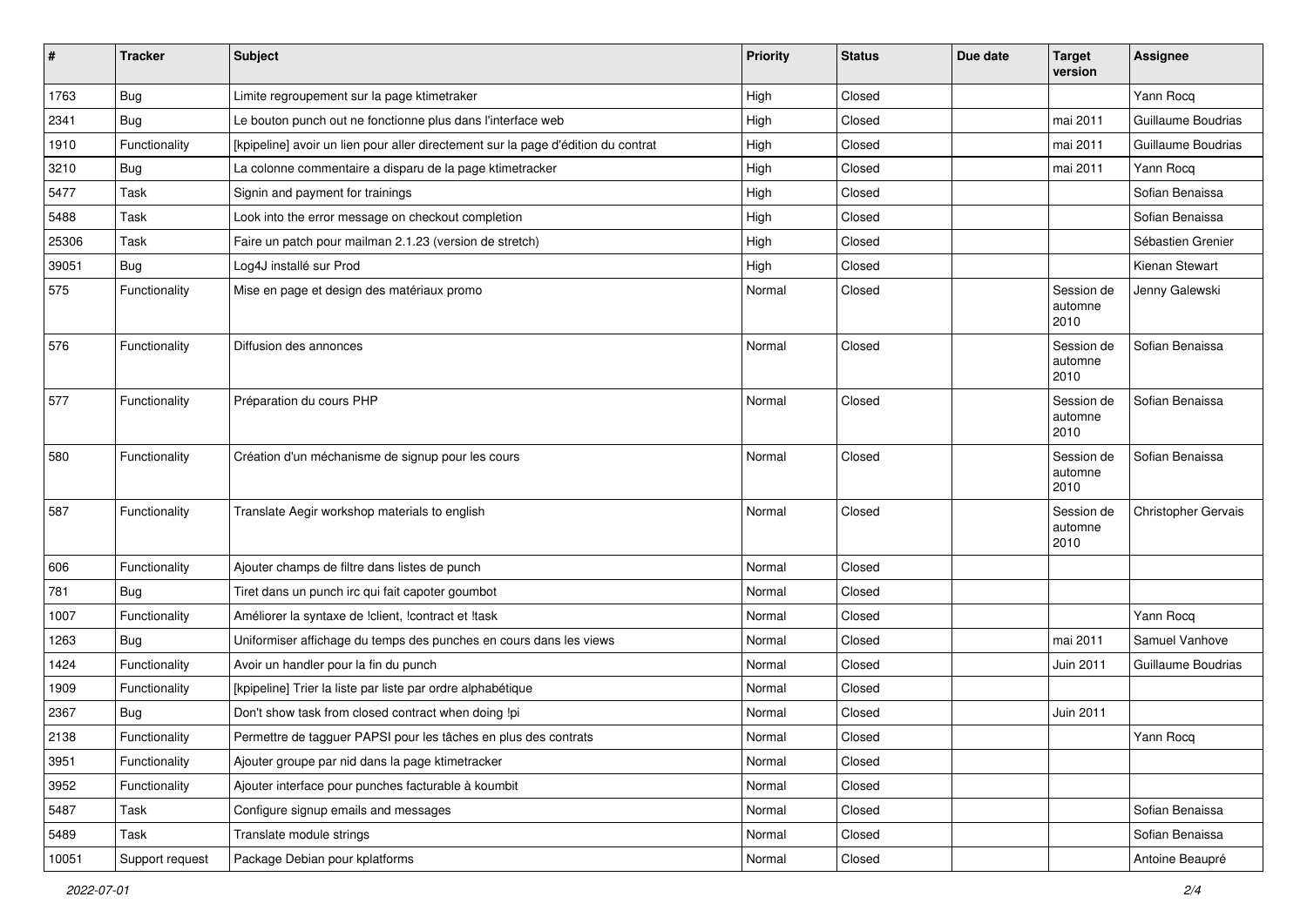| #             | <b>Tracker</b> | <b>Subject</b>                                                                                                                                                   | <b>Priority</b> | <b>Status</b> | Due date   | <b>Target</b><br>version | <b>Assignee</b>        |  |
|---------------|----------------|------------------------------------------------------------------------------------------------------------------------------------------------------------------|-----------------|---------------|------------|--------------------------|------------------------|--|
| 14265         | Task           | deploy this package with puppet                                                                                                                                  | Normal          | Closed        |            |                          |                        |  |
| 15442         | <b>Bug</b>     | ajouter des outils d'inventaire                                                                                                                                  | Normal          | Closed        |            |                          |                        |  |
| 23705         | <b>Bug</b>     | Tester nagios sur puppet 2.7 avec stretch                                                                                                                        | Normal          | Closed        |            |                          | <b>Gabriel Filion</b>  |  |
| 24143         | Bug            | koumbit-scripts-aegir needs to set locate as a dependency                                                                                                        | Normal          | Closed        |            |                          |                        |  |
| 11398         | Task           | besoin d'une permission spéciale pour publier ce projet                                                                                                          | Normal          | Closed        |            |                          | Antoine Beaupré        |  |
| 14273         | Bug            | remove old apt key                                                                                                                                               | Normal          | Closed        |            |                          |                        |  |
| 17592         | Task           | documenter le processus de deploiement                                                                                                                           | Normal          | Closed        |            |                          |                        |  |
| 17593         | Functionality  | Ajouter le package "gdisk" à l'image                                                                                                                             | Normal          | Closed        |            |                          | <b>Gabriel Filion</b>  |  |
| 24144         | Task           | create a koumbit-scripts-support package                                                                                                                         | Normal          | Closed        |            |                          | Kienan Stewart         |  |
| 22073         | Task           | mettre à jour le plugin dovecot dans le répos à la version de homere celle-ci fonctionne                                                                         | Normal          | Closed        |            |                          | Sébastien Grenier      |  |
| 22737         | Bug            | Application de la patch a un mailman de jessie                                                                                                                   | Normal          | Closed        |            |                          |                        |  |
| 30748         | <b>Bug</b>     | CI is busted for koumbit-scripts                                                                                                                                 | Normal          | Closed        |            |                          |                        |  |
| 31427         | <b>Bug</b>     | quelques warnings de lint à corriger                                                                                                                             | Normal          | Closed        |            |                          | <b>Gabriel Filion</b>  |  |
| 31428         | Bug            | le module leak le mot de passe du compte admin dans le process list                                                                                              | Normal          | Closed        |            |                          | Kienan Stewart         |  |
| 32066         | Bug            | le profile Idap devrait conserver "systemd" dans nsswitch.conf                                                                                                   | Normal          | Closed        |            |                          | John Béjot             |  |
| 32081         | <b>Bug</b>     | la valeur de maxclients est trop haute par défaut                                                                                                                | Normal          | Closed        |            |                          | <b>Gabriel Filion</b>  |  |
| 33101         | Bug            | Ligne manquante dans site/profile/manifests/icinga2/master.pp provoque une erreur de lint                                                                        | Normal          | Closed        |            |                          |                        |  |
| 35815         | Task           | Merge #32066                                                                                                                                                     | Normal          | Closed        |            |                          | Kienan Stewart         |  |
| 39838         | <b>Bug</b>     | Les graphs munin mysql_slowqueries sont vides sur tous les hosts                                                                                                 | Normal          | Closed        |            |                          | <b>Hubert Pineault</b> |  |
| 39969         | <b>Bug</b>     | Les graphs munin pour les plugins d'alternc sont tous vides (à part pour failed logins)                                                                          | Normal          | Closed        |            |                          | <b>Hubert Pineault</b> |  |
| 3103          | Functionality  | vue des punchs en chevauchement                                                                                                                                  | Low             | Closed        |            |                          | Yann Rocq              |  |
| 4754          | Bug            | reports preview "run date" is broken                                                                                                                             | Low             | Closed        |            |                          | Mathieu Lu             |  |
| Rejected (11) |                |                                                                                                                                                                  |                 |               |            |                          |                        |  |
| 33921         | Functionality  | website_state: si un site est identifié comme étant sur un service de Koumbit: faire une<br>recherche pour le nom de domaine dans les tickets de spam de l'année | Low             | Rejected      | 2022-07-08 |                          | <b>Gabriel Filion</b>  |  |
| 15025         | Bug            | main key expired                                                                                                                                                 | High            | Rejected      |            |                          |                        |  |
| 12631         | Task           | Renommer ce projet debirf? (avoir stressant comme un sous projet / seulement un répo)                                                                            | Normal          | Rejected      |            |                          |                        |  |
| 15081         | Bug            | do not deploy old key by hand                                                                                                                                    | Normal          | Rejected      |            |                          |                        |  |
| 17656         | Bug            | le script "download" sur netboot0 ne se comporte pas bien                                                                                                        | Normal          | Rejected      |            |                          |                        |  |
| 15443         | Functionality  | automate test run                                                                                                                                                | Normal          | Rejected      |            |                          |                        |  |
| 17960         | Bug            | jessie / wheezy point release upgrades                                                                                                                           | Normal          | Rejected      |            |                          | Gabriel Filion         |  |
| 17961         | Task           | mettre à jour l'image de jessie pour utiliser le point release (8.1)                                                                                             | Normal          | Rejected      |            |                          | Gabriel Filion         |  |